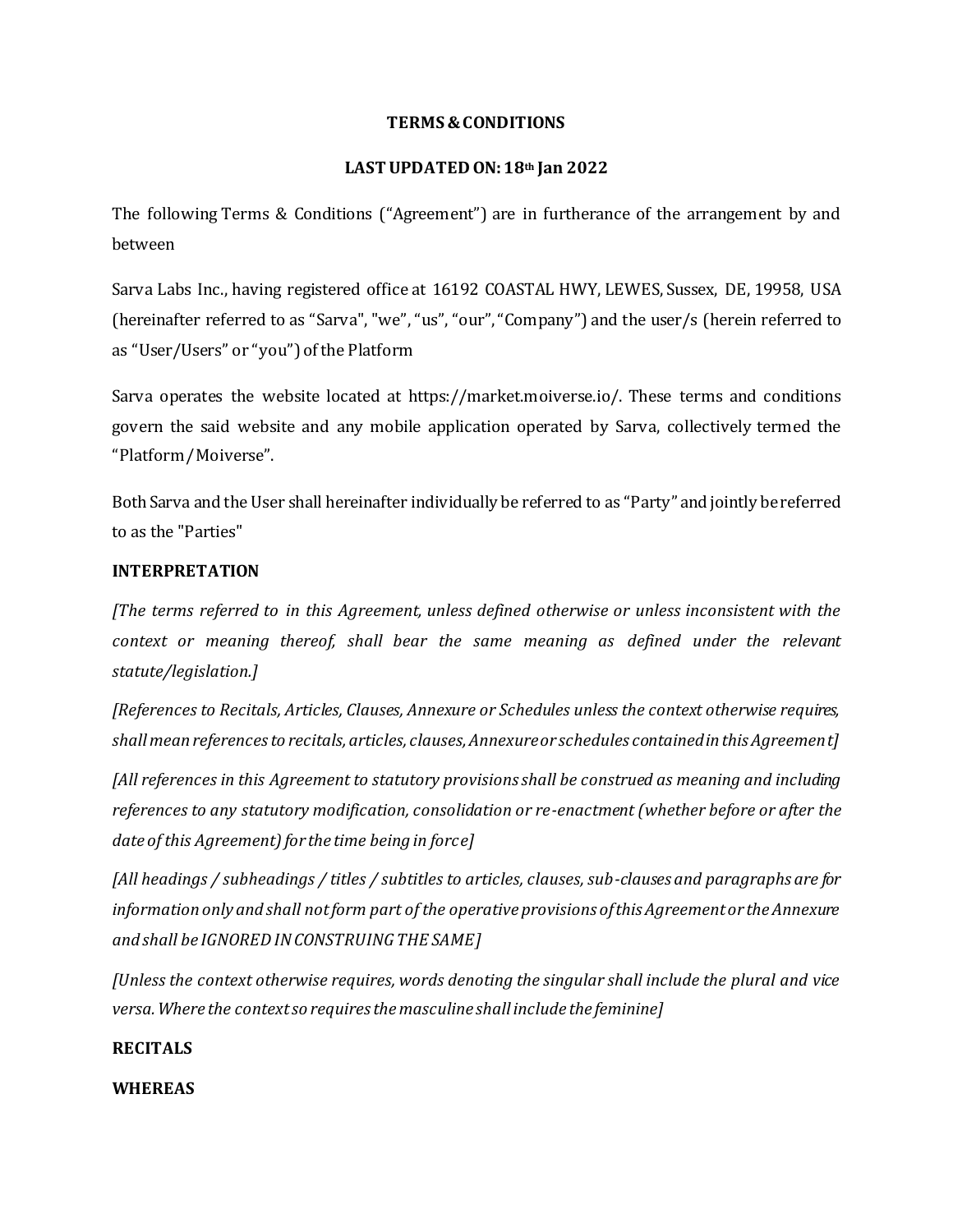- A. Sarva is engaged in the business of operating an E-Commerce Marketplace for Digital Assets under the brand name "Moiverse" and through website available at [https://market.moiverse.io/](https://qamarket.moiverse.io/) and the Platform.
- B. Please note that the terms and conditions of this Agreement are binding upon the Parties and you are requested to read them carefully. Please note that we offer the services "as is" and without warranties. If you sign up with us on behalf of an entity other than yourself, you represent and warrant that you are authorized by such individual or entity to accept this Agreement on such entity's behalf

By using, logging in or accessing or using the Platform in any manner, you acknowledge that you have read, understood, and agree to be bound by the terms contained in this Agreement.

YOU ARE HEREBY REQUESTED TO READ THE TERMS AND CONDITIONS CAREFULLY SINCE THE SAME ARE BINDING UPON YOU

# *Furthermore, please note that:*

We are providing the information on the Platform for you, subject to your agreement to be bound by the terms and conditions set forth below

# **IF YOU DO NOT AGREE TO BE BOUND BY THIS AGREEMENT YOU MAY NOT ACCESS OR USE THE PLATFORM**

Therefore, by the affirmative act of agreeing to the terms, or by accessing, and/or using the Platform, you are indicating electronically that:

- i. You agree to be bound and abide by the terms of this Agreement
- ii. You agree to abide by the laws duly enforceable under the Applicable Laws of the Country
- iii. You agree that the information displayed by us through the website is "AS IS" and without warranties
- iv. You agree that that you shall not use the Platform if this is not permitted or is unlawful under your local and applicable laws
- v. THE SERVICES AND ALL INFORMATION, CONTENT, MATERIALS, ITEMS, PRODUCTS AND OTHER SERVICES INCLUDED ON OR OTHERWISE MADE AVAILABLE TO YOU THROUGH THE PLATFORM ARE PROVIDED BY US ON AN "AS IS" AND "AS AVAILABLE" BASIS, UNLESS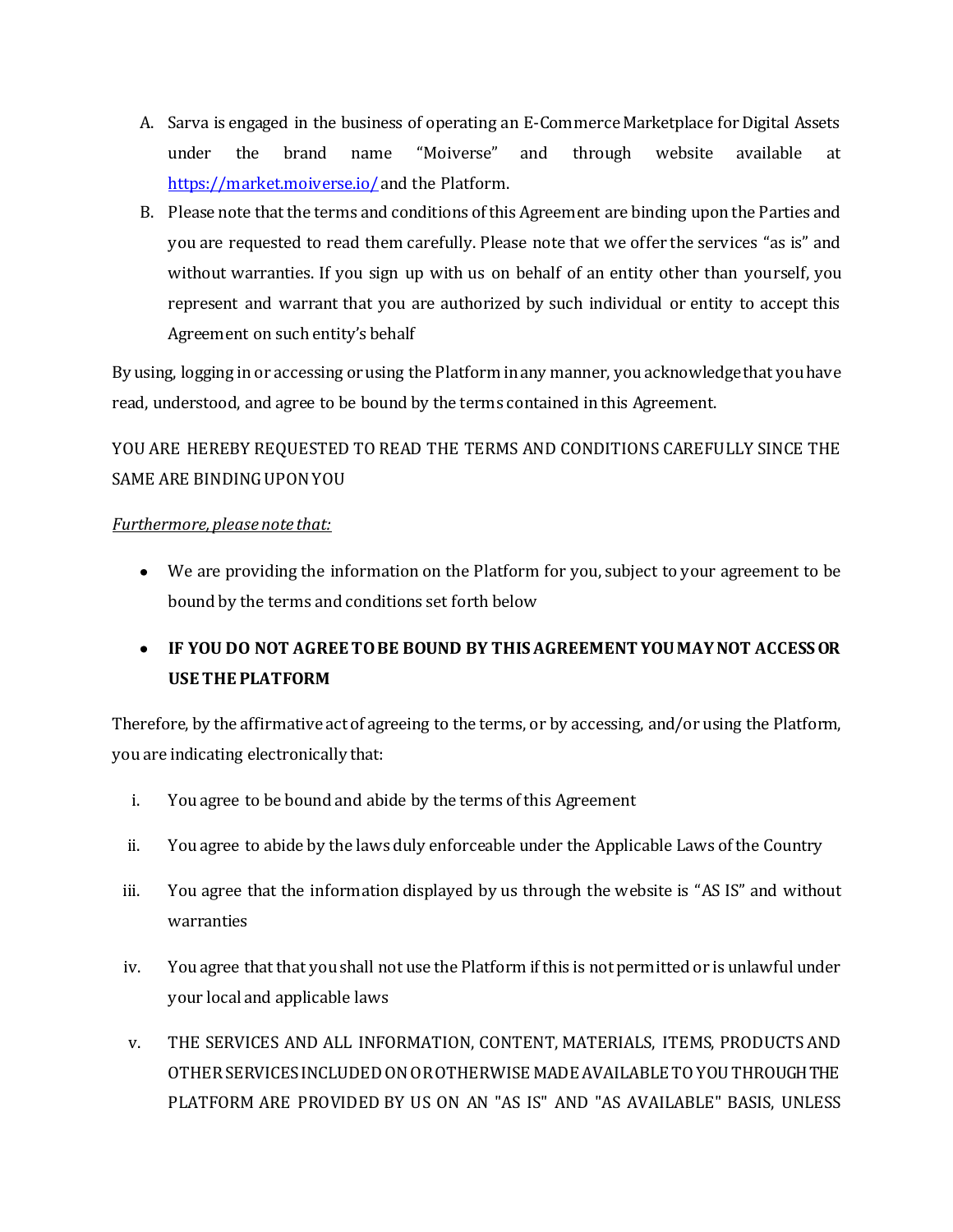OTHERWISE SPECIFIED IN WRITING. SARVA MAKES NO REPRESENTATIONS OR WARRANTIES OF ANY KIND, EXPRESS OR IMPLIED, AS TO THE OPERATION OF THE SERVICES, OR THE INFORMATION, CONTENT, MATERIALS, PRODUCTS (INCLUDING SOFTWARE) OR OTHER SERVICES INCLUDED ON OR OTHERWISE MADE AVAILABLE TO YOU THROUGH THE SERVICES, UNLESS OTHERWISE SPECIFIED IN WRITING. YOU EXPRESSLY AGREE THAT YOUR USE OF THE SERVICES PROVIDED THROUGH THE PLATFORM IS AT YOUR SOLE RISK.

# **IF YOU DO NOT ACCEPT THESE TERMS, YOU MAY NOT USE THE SERVICES**

## **GENERAL**

The Terms and the Privacy Policy together constitute a legal agreement ("Agreement") between you and us in connection with your visit to the Platform and your use of the Platform. This Agreement forms an E-Contract between the Parties as per the applicable laws.

Sarva reserves the right to update or amend the Terms and the other documents consisting of the Agreement at any time, as we reasonably deem appropriate. Upon any such change, we will post the amended terms on the Platform; we may also attempt to notify you in some other way. Your continuous use of the Platform following such posting shall constitute your affirmative acknowledgement of the Terms or other applicable Agreement document, the modification, and agreement to abide and be bound by the Terms or other applicable Agreement document, as amended. We encourage you to periodically review these Terms. If at any time you choose not to accept these Terms, including following any such modifications hereto, then you must stop using the Platform and uninstall the same.

# **1. DEFINITIONS**

- 1.1 "**Agreement**" means these Terms of Service and Privacy Policy along with its Annexures, Exhibits, inter-alia.
- 1.2 "**Affiliate**" of the User shall mean an entity directly or indirectly controlling, controlled by or under common control with the User where control means the ownership or control, directly or indirectly, of more than fifty percent (50%) of all of the voting power of the shares (or other securities or rights) entitled to vote for the election of directors or other governing authority; provided that such entity shall be considered an Affiliate only for the time during which such control exists.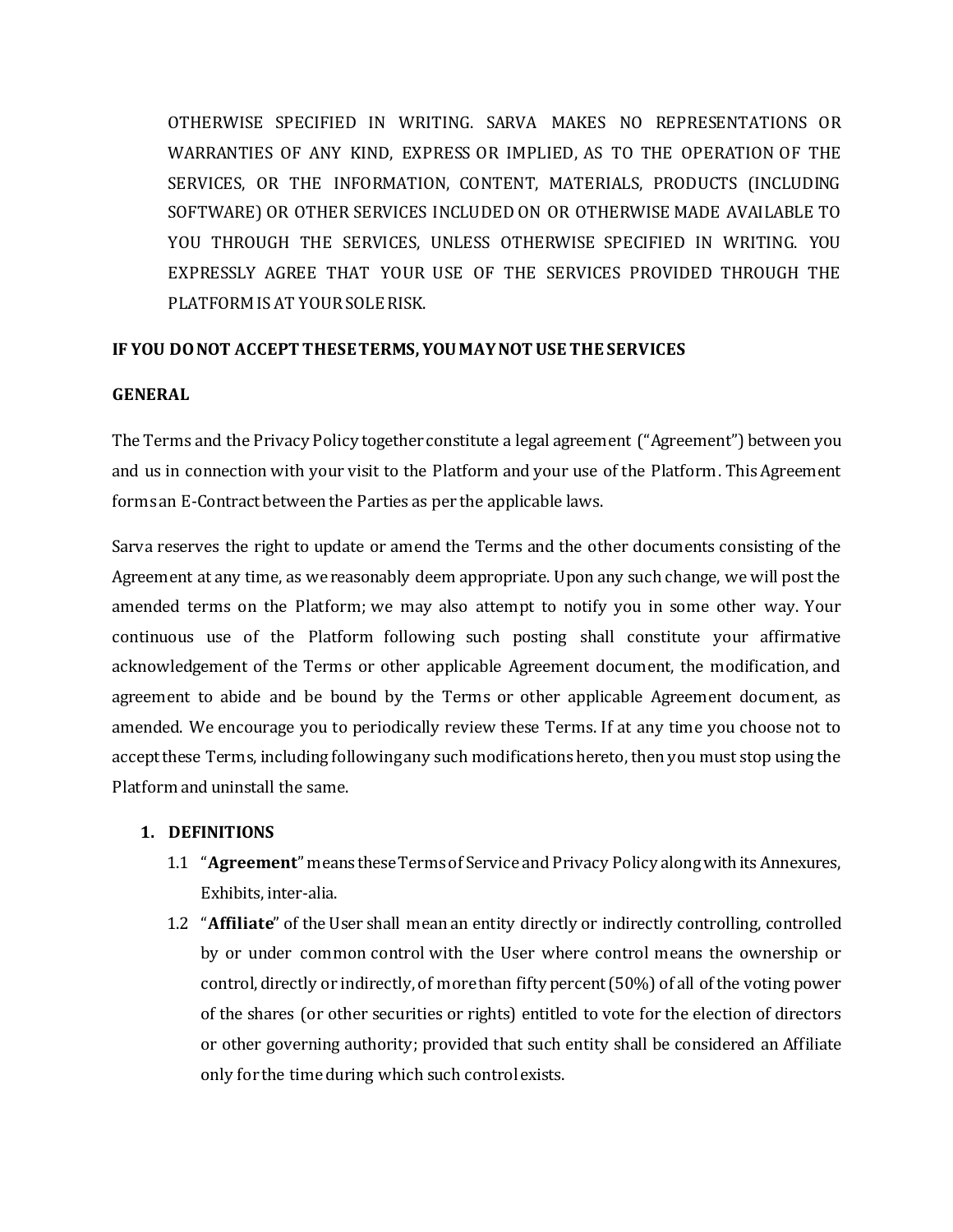- 1.3 "**Confidential Information**" means any information, which shall include but is not limited to, all material and information supplied by any party which has or will come into other party's possession or knowledge of such other party in connection with its performance hereunder, including, without limitation, computer programs, technical drawings, algorithms, know-how, processes, designs, reports, specifications, ideas, trade secrets, inventions, schematics, pricing information, and other technical, business, financial, customer and product development plans, strategies or any other information disclosed by or related to the Customer, or where such information is reasonably understood to be confidential or proprietary based on the circumstances of disclosure or the nature of the information itself.
- 1.4 "**Intellectual Property Rights**" means any and all current and/or future intellectual property rights, including (i) all forms of copyright and authors rights (including any and all rights that may be considered financial rights), database rights and rights in patents, designs, inventions, utility models, trade names, trademarks, service marks, rights in trade dress or get-up, goodwill, domain names, website addresses (URL), know-how, trade secret, rights to sue for passing off, unfair competition rights, moral rights and Confidential Information (whether registered or unregistered); (ii) applications for registration, renewals or extensions, and the right to apply for registration, renewal or extensions, for any of these rights; and (iii) all other intellectual property rights and equivalent or similar forms of protection (whether registered or unregistered), existing anywhere in the world from time to time
- 1.5 "NFT" for the purpose of this Agreement shall mean a unique crypto/ digital asset that represents rights to an underlying unit of data stored on a digital ledger, called a blockchain, that certifies a digital asset to be unique and therefore not interchangeable and includes the crypto/digital assets in the following forms:
	- Any art (including without limitation, designs, drawings, prints, images in any form or media, including without limitation videos and photographs);
	- Audio files;
	- Collectibles;
	- Memorabilia;
	- Game assets;
	- Other assets;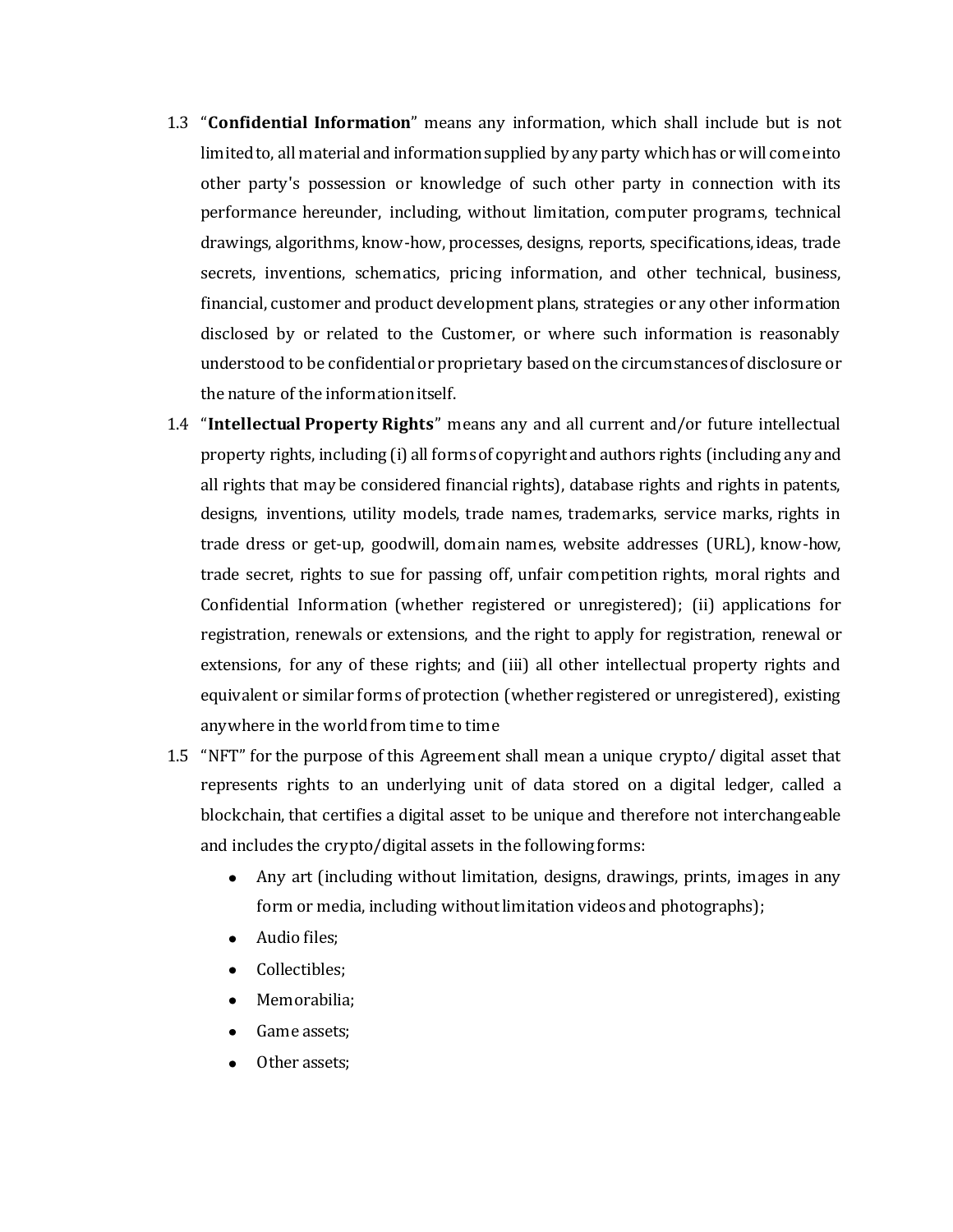## **2. PLATFORM SERVICES**

- 2.1 Sarva is providing a marketplace Platform to the users whereby the Users can register on the Platform and create a User Profile having information about the User and further use the platform for the purpose of purchase and sale of NFT's.
- 2.2 The Platform is also accessible for Users to create NFT, bid on any NFTs and further for any creators to sign up on the Platform and sell their created NFT

## **3. USER AGE AND ACCOUNT REGISTRATION**

## **I. AGE:**

- 3.1 You must be 18 years of age or older to register, visit or use the Platform in any manner. By registering, visiting and using the Platform or accepting this Agreement, you represent and warrant to us that you are 18 years of age or older, and that you have the right, authority and capacity to use the Platform and its Services, and agree to and abide by this Agreement
- 3.2 We assume no responsibility or liability for any misrepresentation of your age
- 3.3 If you represent and are registering as a business entity, by accepting this Agreement you represent and warrant that such entity has sufficient authority under applicable law to enter into this Agreement and that you have the right, authority and capacity to bind the business entity to use the Platform and its services available and agree to and abide by this Agreement.

## **II. USER ACCOUNT:**

- 3.4 At the outset, the browsing of the Platform does not require you to create an account however, in order to avail the Service/s provided by Sarva as detailed in Clause 2, you are required to register and create a User Account with password ("User Account") on the Platform
- 3.5 At the time of registration, you shall be required to share information which may include personal information ("Personal Information") including but not limited to information regarding you e-mail ID, name, PAN details, Aadhar details and other relevant details. The information as provided by you to us for the purpose of this Agreement is governed by our Privacy Policy as mentioned at<https://moiverse.io/privacy-policy.html> on our Platform.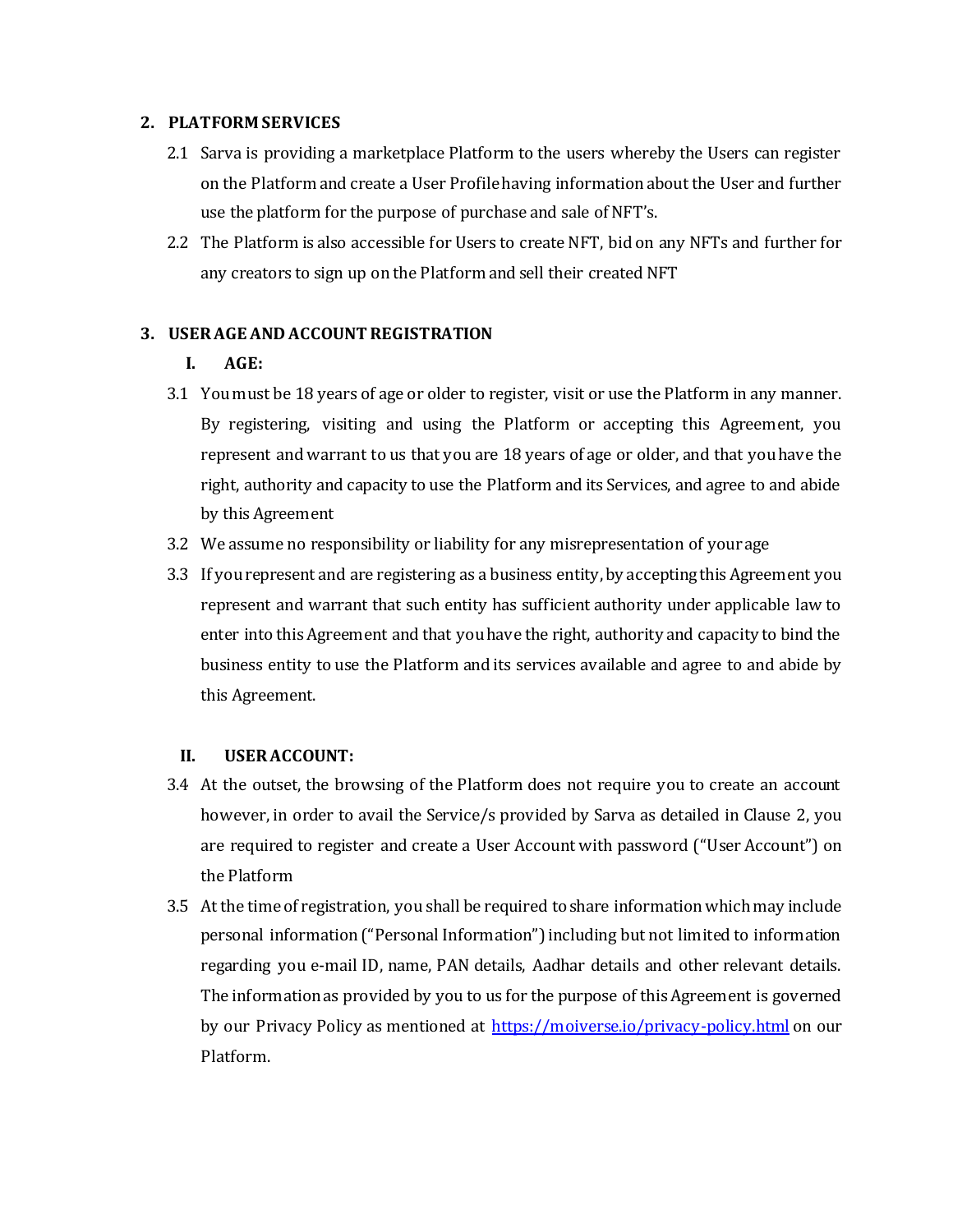- 3.6 You agree that any registration information provided by you shall always be accurate, correct and complete. You agree to update your information if it changes by contacting us a[t info@moiverse.io](mailto:info@sarva.ai). This is important, because we may send notices, statements and other information to you by email or through your account. You will keep all of yours Authorized Users' passwords and usernames confidential and will not share them with third parties. You are responsible for all actions taken through your accounts. You shall be solely liable for the accuracy of the information you provide us or post on the Platform, if any and we do not have any liability with regard to the satisfaction and liability of the result thereby.
- 3.7 You agree and understand that you shall be solely responsible for maintaining adequate security and control of any and all User IDs, Passwords, hints, personal identification numbers (PINs), or any other codes that you use to access the User Account. Do not discuss, compare, or share information about your account number or password unless you are willing to give them full use of your User Account since the same may also include any credentials related to your personal bank account, ATM, UPI, details
- 3.8 Change in Information: Change of any information including email address and registered mobile number can be done through the requisite options as provided by us on the Platform
- 3.9 You understand that the Platform that you use on your laptop, phone or any other device is owned by us and we may automatically upgrade the Platform and that these Terms, which may or may not be amended at the time of such Platform upgrades shall apply to your use of the upgraded Platform as well. We reserve the right to terminate this agreement without any notice and suspend the account without assigning any reason.
- 3.10By registering with us, you agree to receive communications from us via email, telephone, SMS and chat. If you, at any time, wish to discontinue receiving communications from us, you agree to notify us by email.

#### **III. FEES**

3.11By using the Services provided by the Platform including buying and selling NFTs, User hereby agrees to pay all applicable fees as stipulated on the Platform from time to time and on the screen at the time of your purchase, along with taxes, as applicable.Creating, buying, selling or transferring of NFTs may be subject to fees, commissions, royalties and other charges ("Fees") established from time to time in the sole discretion of Sarva. User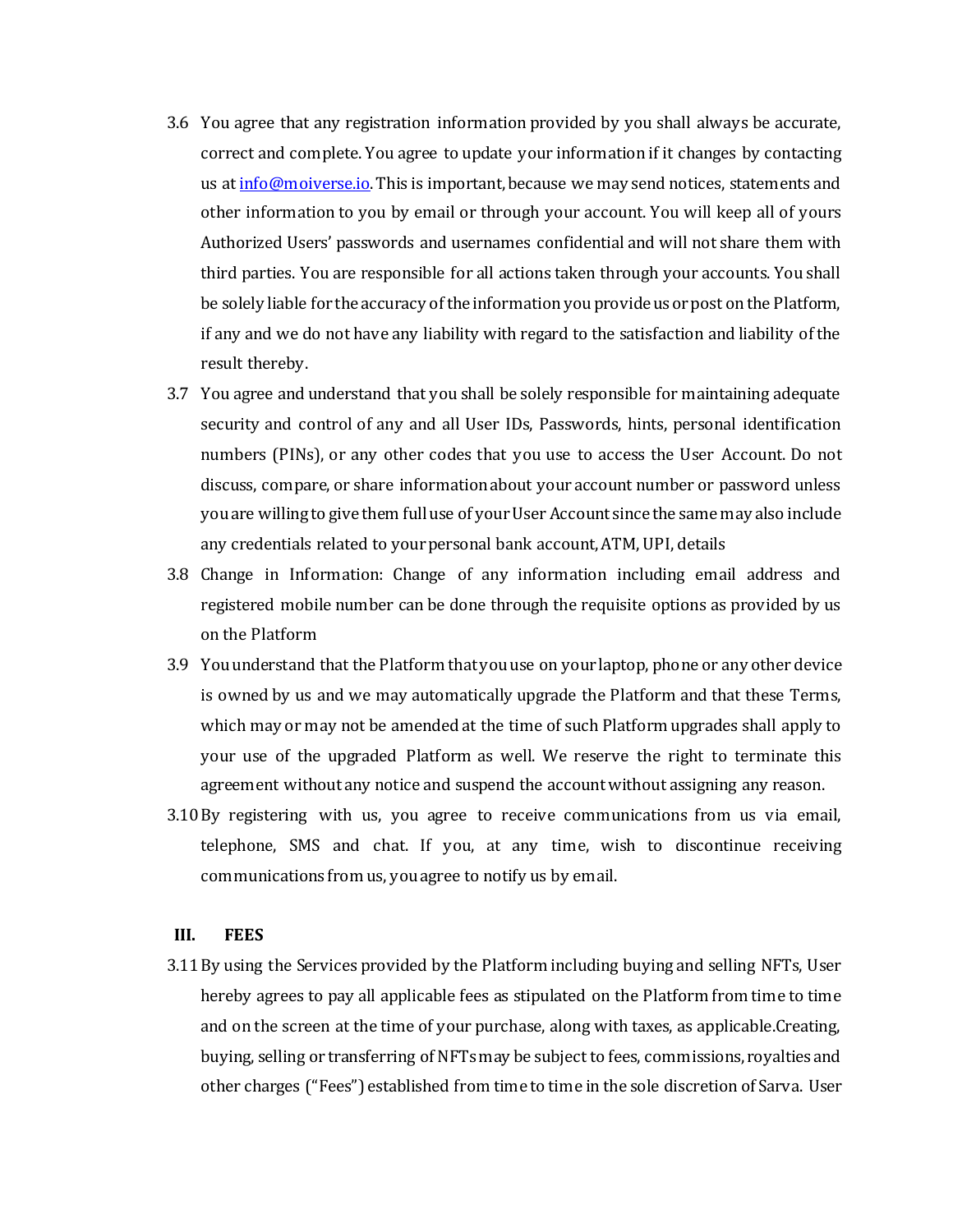authorizes Sarva to automatically deduct fees directly from amounts payable to User and/ or add fees to User's payments to the Platform, where applicable. You agree that you are solely responsible for determining what, if any, taxes apply to your transactions on the Platform, in your personal capacity.

## **4. REPRESENTATION AND WARRANTIES**

The User hereby represents and warrants that:

- 4.1 User understands and agrees that it can sign up and post certain content on the Platform, hereinafter referred to as "User Content".
- 4.2 User is not subject to any financial sanctions, embargoes or other restrictive measures imposed by the United Nations, European Union, any EU country, UK Treasury or US Office of Foreign Assets Control (OFAC), or any governmental authority in any jurisdiction in which the Platform is available.
- 4.3 You are not a citizen or resident of any of the countries, regions or jurisdictions where dealing in crypto assets and/or NFTs is prohibited or restricted.
- 4.4 By posting any User Content on the Platform, the User hereby grants to us and our affiliates and our respective licensees, successors, and assigns the right to use, reproduce, modify, perform, display, distribute, retransmit, publish, broadcast, and otherwise disclose to third parties any such material for any purpose.
- 4.5 User owns and controls all rights in and to your User Content and have the right to grant such licenses to us and our affiliates and our respective licensees, successors, and assigns; and all of your User Content will comply with these Terms
- 4.6 User is responsible for any User Content submitted on the Platform, and the User solely, and not Sarva, has full responsibility for such content, including its legality, reliability, accuracy, and appropriateness. Sarva is not responsible or liable to any third party for the content, accuracy, or appropriateness of any User Content posted on the Platform

## **5. CODE OF CONDUCT**

#### You agree and undertake to use the Platform strictly abiding by the following principles:

5.1 Subject to compliance with these terms, we grant you a non-exclusive, limited privilege to access and use the Services provided by this Platform.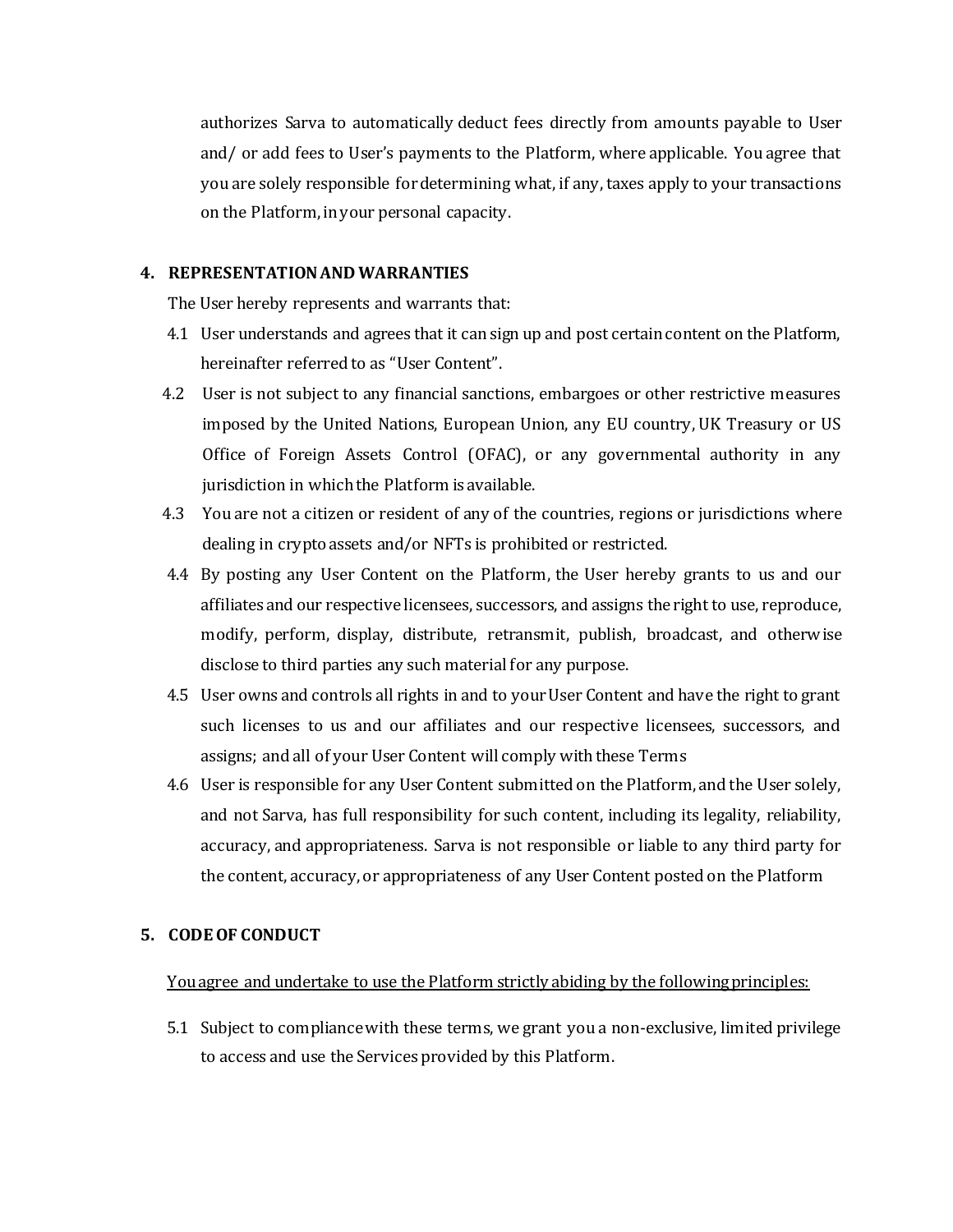- 5.2 You agree to use the Services, Platform and the materials provided therein only for purposes that are permitted by: (a) the Terms; and (b) any applicable law, regulation or generally accepted practices or guide in the relevant jurisdictions.
- 5.3 You will not promote or try to gain unauthorized access or exceed the scope of authorized access in our Platform and its connected network.
- 5.4 You will not attempt to gain unauthorized access to any portion or feature of Platform, or any other systems or networks connected to our Platform.
- 5.5 You will not interfere with another User's use of the Platform.
- 5.6 You will not violate any law currently in force in the territory or outside.
- 5.7 You will not attempt or otherwise impersonate another person during the use of Platform.
- 5.8 You will not probe, scan or breach the vulnerability of our Platform or any network connected to our Platform.
- 5.9 You will not use any automatic device, program, or methodology including but not limited to "deep-link", "page-scrape", "robot", "spider" or other such means, or any similar manual process, to access, acquire or copy any portion of the Platform or any content within.
- 5.10You will not collect or store data about other users.
- 5.11You will not reverse engineer, modify, copy, distribute, transmit, display, perform, reproduce, publish, license, create derivative works from, transfer, or sell any information or software obtained from the Platform whatsoever.
- 5.12You will not upload, publish, host, transmit, display, modify, update or share any information that, in our sole discretion:
- i. involves an illegal or unauthorized use of copyrighted work;
- ii. Is not belonging to you or to which you have no rights;
- iii. Refers to any Platform or URL that contains material that is inappropriate;
- iv. Contains software viruses, computer code, files or programs designed to interrupt, destroy or limit the functionality of any computer resource;
- v. Is grossly racial, harmful, sexual, harassing, defamatory, obscene, pornographic or otherwise unlawful in any manner whatsoever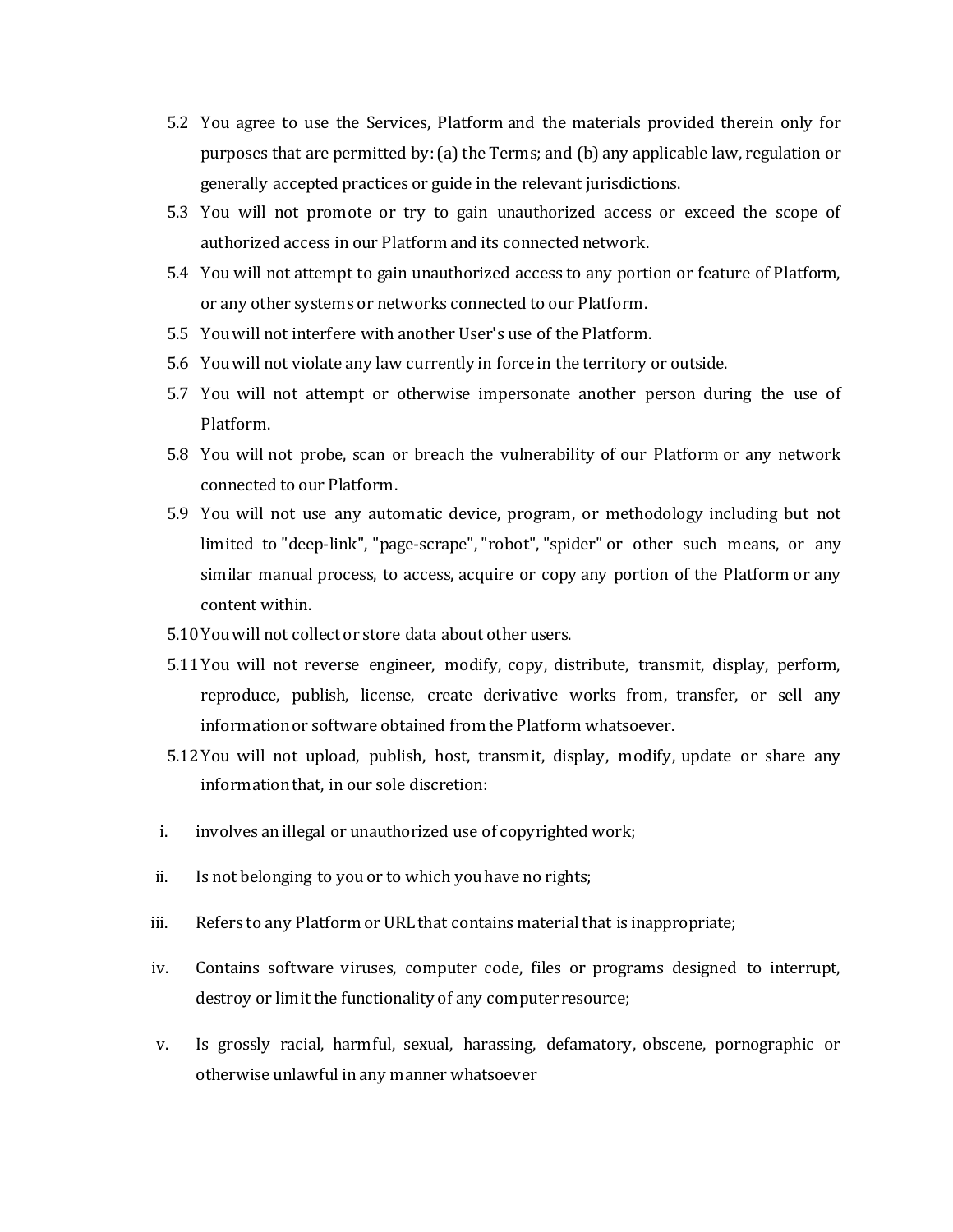## **6. RESTRICTIONS**

#### You are also prohibited from:

- 6.1 Violating or attempting to violate the integrity or security of the Platform;
- 6.2 Transmitting any information, including messages, hyperlinks etc. on or through the Platform that is disruptive or competitive to the provisions of the Platform;
- 6.3 Intentionally submitting on the platform any incomplete, false or inaccurate information;
- 6.4 Copying or plagiarizing in any manner any of the Content or information available from the Platform.

Furthermore, You undertake that you shall not do any act or post, display, upload, modify, publish, transmit, update or share any information that:

- 6.5 Belongs to another person and to which you do not have any right;
- 6.6 Is grossly harmful, harassing, blasphemous, defamatory, obscene, pornographic, paedophilic, libellous, invasive of another's privacy, hateful, or racially, ethnically objectionable, disparaging, relating or encouraging money laundering or gambling, or otherwise unlawful in any manner whatsoever;
- 6.7 Infringes any patent, trademark, copyright or other intellectual proprietary rights of any third party;
- 6.8 Violates any law for the time being in force;
- 6.9 Impersonates another person;
- 6.10Harms minors in any way;
- 6.11Deceives or misleads the addressee about the origin of such messages or communicates any information that is grossly offensive and menacing in nature;
- 6.12Threatens the unity, integrity, defence, security or sovereignty of the territory, friendly relations with foreign states, or public order or cause incitement to the commission of any cognizable offence or prevents investigation of any offence or is insulting any other nation.

## **7. PAYMENT GATEWAY**

7.1 The Platform, for the purpose of provision of services from the Platform, shall provide a third-party payment gateway mechanism on the Platform which may require the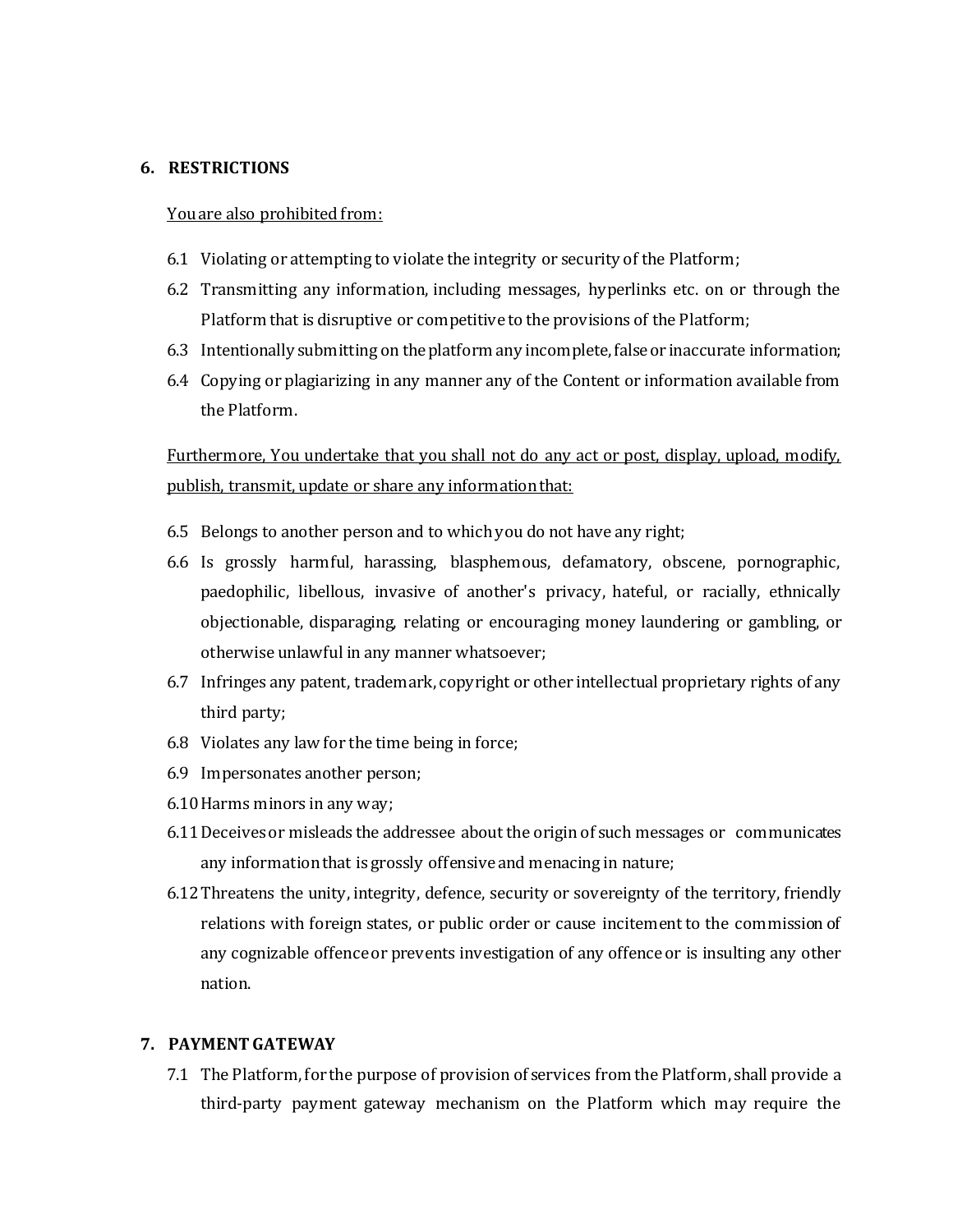collection of sensitive information such as financial data, credit card numbers, etc. In such instances, a secure server connection will be used. Depending on the browser, an iconic image of a locked padlock may appear on the bottom line of the browser window to indicate this condition

- 7.2 Payment Gateway. Information relating to electronic transactions entered via the Platform shall be protected by encryption technology; however, even though we take all necessary precautions to keep the information secured, we disclaim liability for any breach in security with regard to the same. For the purpose of payment gateways, we may partner with secure payment gateways. The Platform cannot interfere and does not interfere with the payment gateway mechanism/tools/application. The Platform has no access to the information that you may enter for making the payment through the payment gateway.
- 7.3 Your transaction and banking details or other information as required for internet banking or other payment instruments are held by our Payment Gateway partner. By creating a link to a payment gateway, we do not endorse the payment gateway, nor are we liable for any failure of products or services offered by such a payment gateway. Such a payment gateway may have a privacy policy different from than ours. All failures/errors/omissions of the payment gateway shall be solely on the payment gateway. You hereby consent that you shall not sue the Platform for any disputes that you may have with the payment gateway for any wrongdoing of the payment gateway. Platform is not responsible for the Payment Gateway Partner in any manner whatsoever
- 7.4 The User can, wherever feasible, use the various payment modes provided by the Platform for the purpose of placing pre-paid order. For making such payment, subject to the respective policies of the third party payment modes and gateways, the User may need to pay an additional processing charge as "transaction charge" in addition to the Product price, the same is absolutely subjective.
- 7.5 The Payment Gateway Service is being provided to the User so as to facilitate online payment. By using these services of the Payment Gateway, User expressly agrees that use of this online payment service is entirely at their own risk and cost.
- 7.6 The User further agrees and undertakes to provide correct and valid debit/credit card / Net Banking details. In default of the above conditions, Payment Gateway Service Provider shall be entitled to recover the amount of transaction from the user against whom the credit/debit card/Net banking has been used.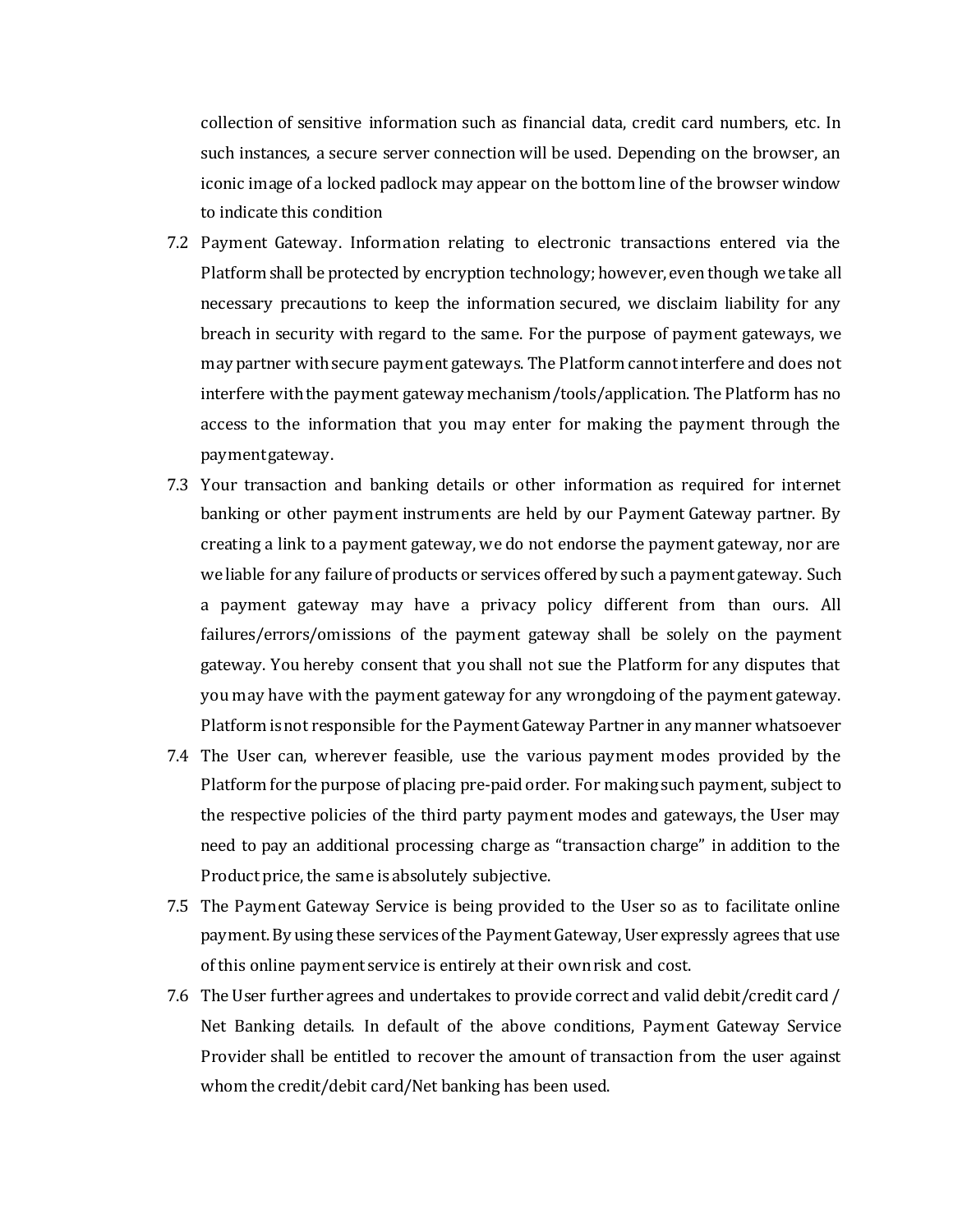7.7 Further, Payment Gateway service provider/Bank also reserves the right to initiate any legal action for recovery of cost/penalty or any other punitive measure, as it may deem fit.

## **8. THIRD-PARTY LINKS**

8.1 User hereby understands and agree that this Platform contains links to other Internet websites and information provided by persons not affiliated with us. Such links are not endorsements or referrals of any products, services or information contained in such websites, and no information in any such website has been endorsed or approved hereby. No claims, promises, or guarantees about the completeness, accuracy, currency, content or quality of information contained in the links to and from this website are made; information provided and opinions expressed by others do not necessarily represent the opinion of the Platform. We have no control over the content of such unaffiliated websites and should you choose to visit a website we do not control. We will hold no responsibilities for the same. We expressly disclaim any and all liability resulting from reliance on such information or opinions. You acknowledge sole responsibility for and assume all risk arising from your use of any such websites or resources

## **9. INDEMNITY**

9.1 You agree to defend, indemnify and hold harmless Sarva, its directors, officers and employees, independent contractors, service providers, consultants, licensors, agents, and representatives, and each of their respective directors, officers and employees, from and against any and all claims, losses, liability, damages, and/or costs (including, but not limited to, reasonable attorney fees and costs) arising from or related to (a) Your access to or use of the Platform (b) your breach of these Terms of Use or any applicable law(s); (c) You violating any rights of another person/entity, including infringement of their intellectual property rights; or (d) Your conduct in connection with the Platform.

## **10.INTELLECTUAL PROPERTY RIGHTS**

10.1All the intellectual property related to the Platform, including but not limited to NFTs listed on the Platform, except those which have been identified as the intellectual properties of the other parties, shall remain the exclusive property of Sarva. The User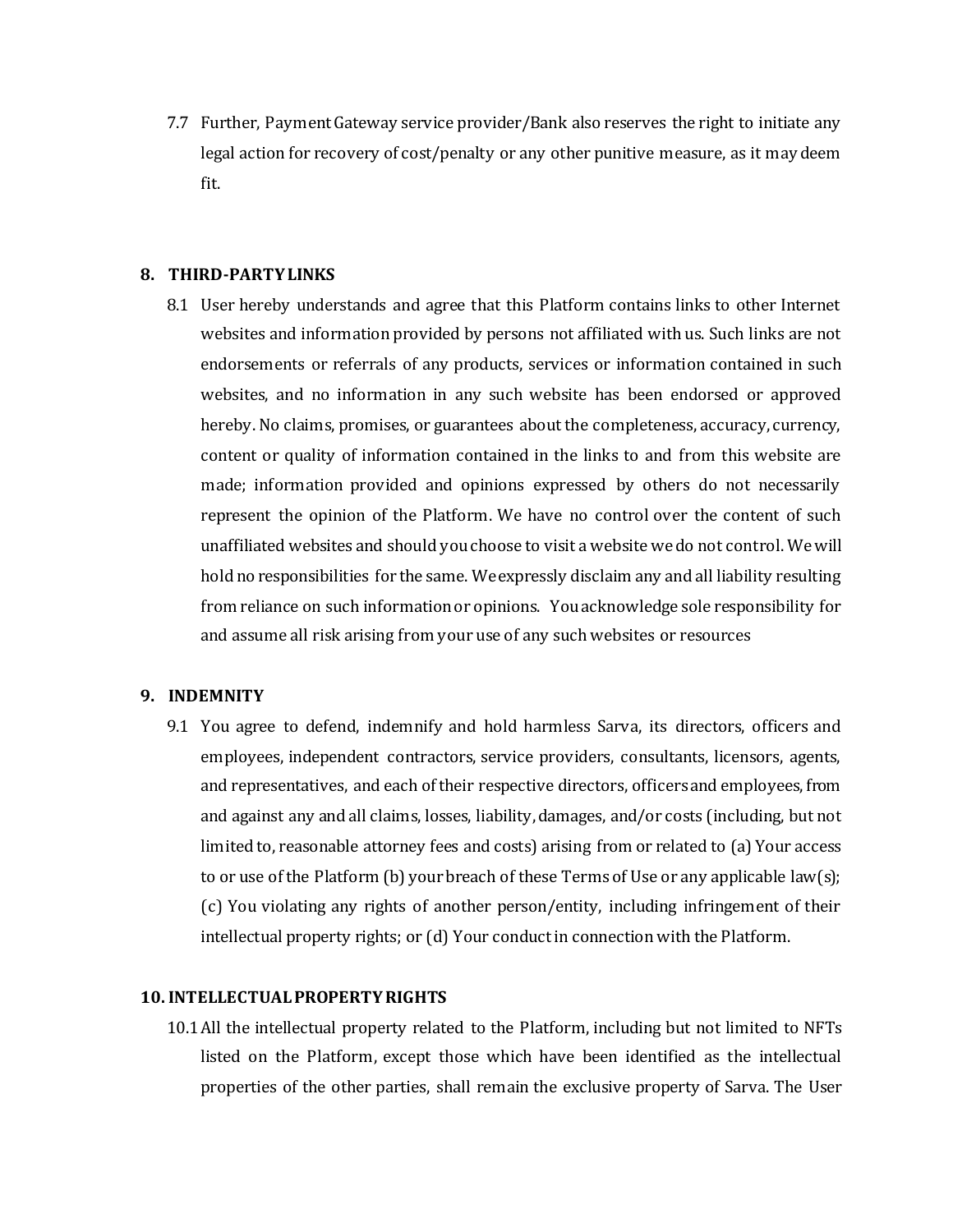agrees not to circumvent, disable or otherwise interfere with security related features of the Platform or features that prevent or restrict use or copying of any materials or enforce limitations on use of the Platform or the materials therein. The materials on the Platform or otherwise may not be modified, copied, reproduced, distributed, republished, downloaded, displayed, sold, compiled, posted or transmitted in any form or by any means, including but not limited to, electronic, mechanical, photocopying, recording or other means.

- 10.2The information including, without limitation, the content, services and software displayed on or used in connection with the Website, the Application or the Platform, including for example text, photographs, html, source and object code, trademarks, logos, as well as its selection and arrangement, is owned by Sarva and other third parties, as applicable. You may use the content and information available on the Platform solely for your personal and non-commercial use.
- 10.3You shall not distribute or use for commercial purpose any information or content belonging to Sarva, third parties, or other Users of the Platform and you shall not modify, copy, frame, cache, reproduce, sell, publish, transmit, display or otherwise use any portion of the content available on the Platform. You may not scrape or otherwise copy the content without permission. You agree not to decompile, reverse engineer or disassemble any software or other products or processes accessible through the Platform; not to insert any code or product or manipulate the content of the Platform in any way that affects the user's experience, and not to use any data mining, data gathering or extraction method.
- 10.4If you are using the Platform for the purpose of creating a NFT and are Creator, you hereby grant us the right to use your name and image for marketing or promotional purposes and agree that we may use or modify images from the NFTs that you create for marketing or promotional purposes. You also agree that we can use your biography and other public information about you to promote the NFTs that you create. You hereby represent and warrant that you will not infringe on the intellectual property of others and will not coordinate pricing of any NFTs with other Creators.
- 10.5INFRINGEMENT NOTICE: If a User or other person believes that their intellectual property rights have been infringed, please feel free to write to us at *[info@moiverse.io](mailto:info@moiverse.io)* and we'll look into it accordingly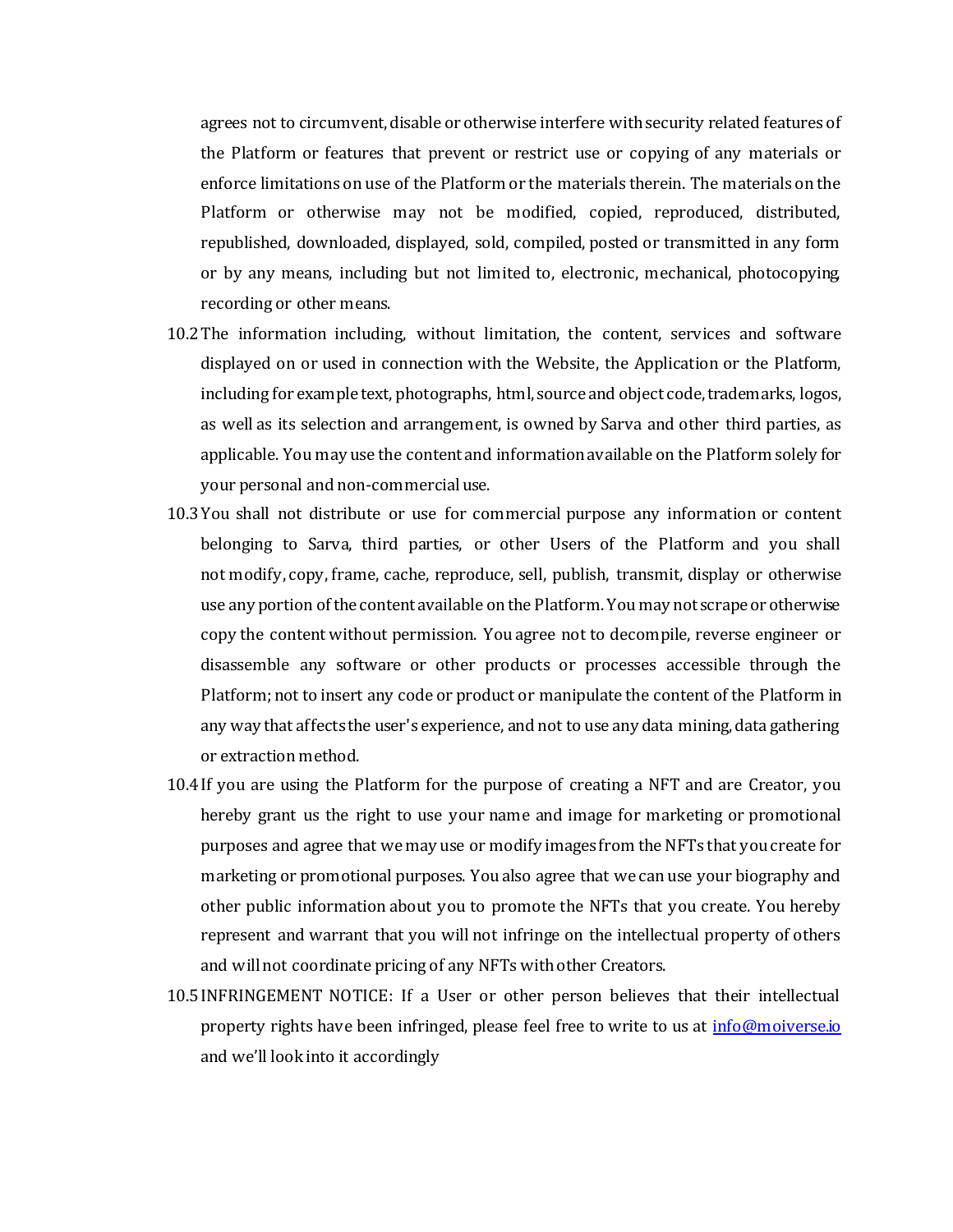#### **11. DISCLAIMERS &LIMITATION OF LIABILITY**

- 11.1To the fullest extent permissible pursuant to applicable law, Platform disclaims all warranties of any kind, either express or implied, including but not limited to any implied warranties of accuracy, merchantability, fitness for a particular purpose, title or noninfringement.
- 11.2Without limiting the foregoing, Platform does not warrant that access to the serviceswill be uninterrupted or error-free, or that defects, if any, will be corrected. You expressly agree that your use of the Platform and your reliance upon any of its contents is at your sole risk.
- 11.3In the event of any problem with the service or any of its content, you agree that your sole remedy is to cease using the services. Under no circumstances shall PLATFORMits affiliates or representative be liable in any way for your use of the service or any of its content, including, but not limited to, any errors or omissions in any content, any infringement by any content of the intellectual property rights or other rights of third parties, or for any loss or damage of any kind incurred as a result of the use of any content.
- 11.4E-PLATFORM AND COMMUNICATIONS: You hereby understand, agree, and acknowledge that Moiverse is an online platform that enables you to use the services provided by the Platform. You further acknowledge and agree that Sarva is only a facilitator and is not and cannot be a party to or control in any manner any transactions on the Platform
- 11.5You acknowledge and undertake that you are accessing the services on the Platform and transacting at your own risk and are using your best and prudent judgment before entering into any transactions through Moiverse. We shall neither be liable nor responsible for any actions or inactions of sellers nor any breach of conditions, representations or warranties by the sellers of NFTs and hereby expressly disclaim and any all responsibility and liability in that regard. We shall not mediate or resolve any dispute or disagreement between You and the other Users of the Platform. We further expressly disclaim any warranties or representations (express or implied) in respect of quality, suitability, accuracy, reliability, completeness, timeliness, performance, safety, merchantability, fitness for a particular purpose, or legality of the products listed or displayed or transacted or the content (including product or pricing information and/or specifications) on Platform.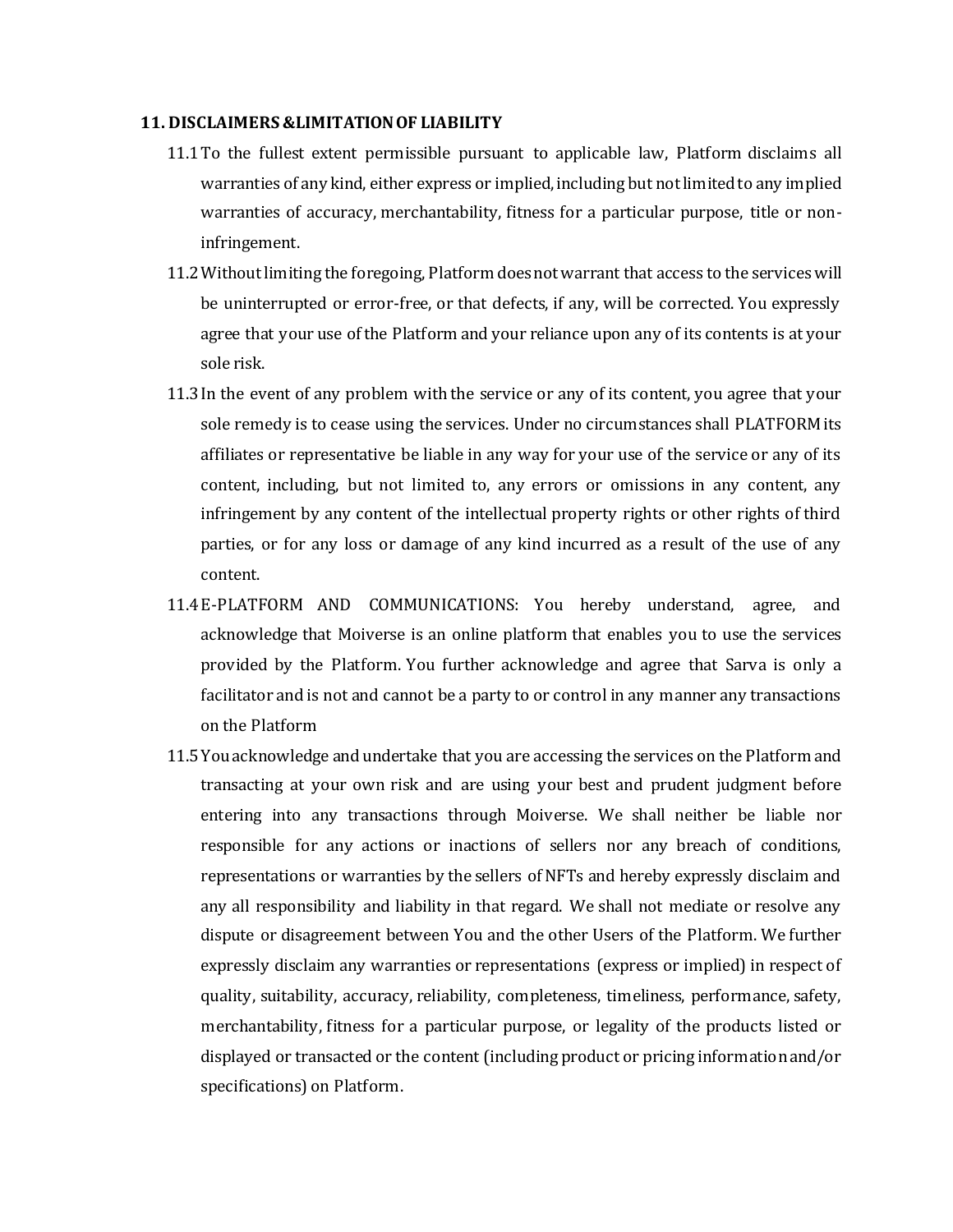- 11.6RELIABILITY: By using the Platform, you assume all risks associated with the use of this Platform, including any risk of your computer, software or data being damaged by any virus, software, or any other file which might be transmitted or activated via Platform or your access to it. Platform shall not be liable for any special, incidental, or consequential damages, including, without limitation, lost revenues or lost profits, resulting from the use or misuse of the information contained on the Platform
- 11.7Although every effort has been made to provide complete and accurate information, the Platform makes no warranties, express or implied, or representations as to the accuracy of content on this Platform. Platform assumes no liability or responsibility for any error or omissions in the information contained on the Platform or the operation of the Platform
- 11.8You acknowledge and agree that we and/ or our affiliates shall not be liable for any damages you may suffer as a result of the transmission of confidential or sensitive information over the Internet, and that all such communications will be at your own risk.
- 11.9We reserve the right, in our absolute sole discretion, to prohibit you from uploading any NFTs on the Platform. We are not required to monitor any User Content, but we may in our sole discretion, remove any User Content at any time and for any reason without notice. We may monitor the User Content to detect and prevent fraudulent activity or violation of these Terms
- 11.10 We specifically disclaim all liability for any loss, injury or damage of any kind that may result from and/or arise out of, or any way related to:
- 11.10.1. Any errors in or omissions from the Platform and its content, including but not limited to technical inaccuracies and typographical errors
- 11.10.2. Any third party websites or content therein directly or indirectly accessed through links, if any, including but not limited to any errors in or omissions there from
- 11.10.3. Your use of the Platform in any manner whatsoever
- 11.10.4. The Platform and its content in no manner intend to hurt any sentiments or be biased in favor of or against any particular person, society, gender, creed, nation, community or religion
- 11.10.5. In no event shall Sarva be liable for any indirect, punitive, incidental, special, consequential damages or any other damages resulting from: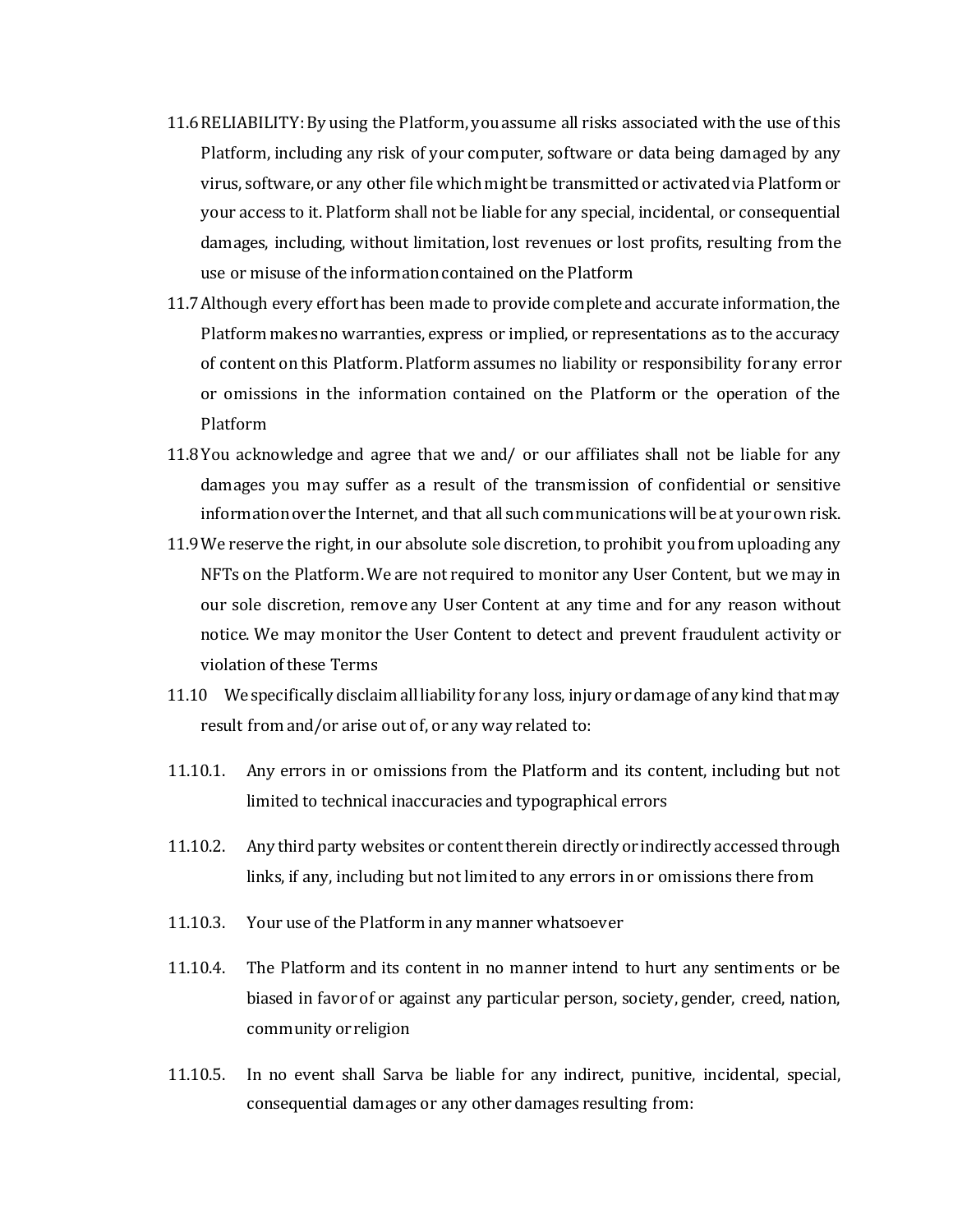- 11.10.6. the use or the inability to use the Services or Products
- 11.10.7. unauthorized access to or alteration of the user's transmissions or data
- 11.10.8. breach of condition, representations or warranties by the seller/manufacturer of the Product on the Platform
- 11.11 You understand and agree that your access and use of the Platform is subject to certain risks including without limitation:
- 11.11.1. Price and liquidity of blockchain/ crypto assets, including the NFTs, are extremely volatile and may be subject to fluctuations;
- 11.11.2. Fluctuations in the price of other digital assets could materially and adversely affect the NFTs;
- 11.11.3. Legislative and regulatory changes or actions may adversely affect the use, transfer, and value of the NFTs;
- 11.11.4. NFTs are not legal tender and are not backed by any government;
- 11.11.5. Transactions involving NFTs may be irreversible, and losses due to fraudulent or accidental transactions may not be recoverable;
- 11.11.6. The value of NFTs may be derived from the continued willingness of market participants to exchange fiat currency or digital assets for NFTs, and therefore the value of NFTs is subject to the potential for permanent or total loss of value should the market for NFTs disappear;
- 11.11.7. NFTs are subject to the risk of fraud, counterfeiting, cyber attacks and other technological difficulties which may prevent access to or use of your NFTs.

You understand and agree that you are solely responsible for determining the nature, potential value, suitability and appropriateness of these risks for yourself. Sarva does not give any advice or recommendations regarding the NFTs. You understand and agree that you access and use the Platform at your own risk. You understand and agree that we will not be responsible for any communication failures, disruptions, errors, or distortions you may experience when using the NFTs or the Platform.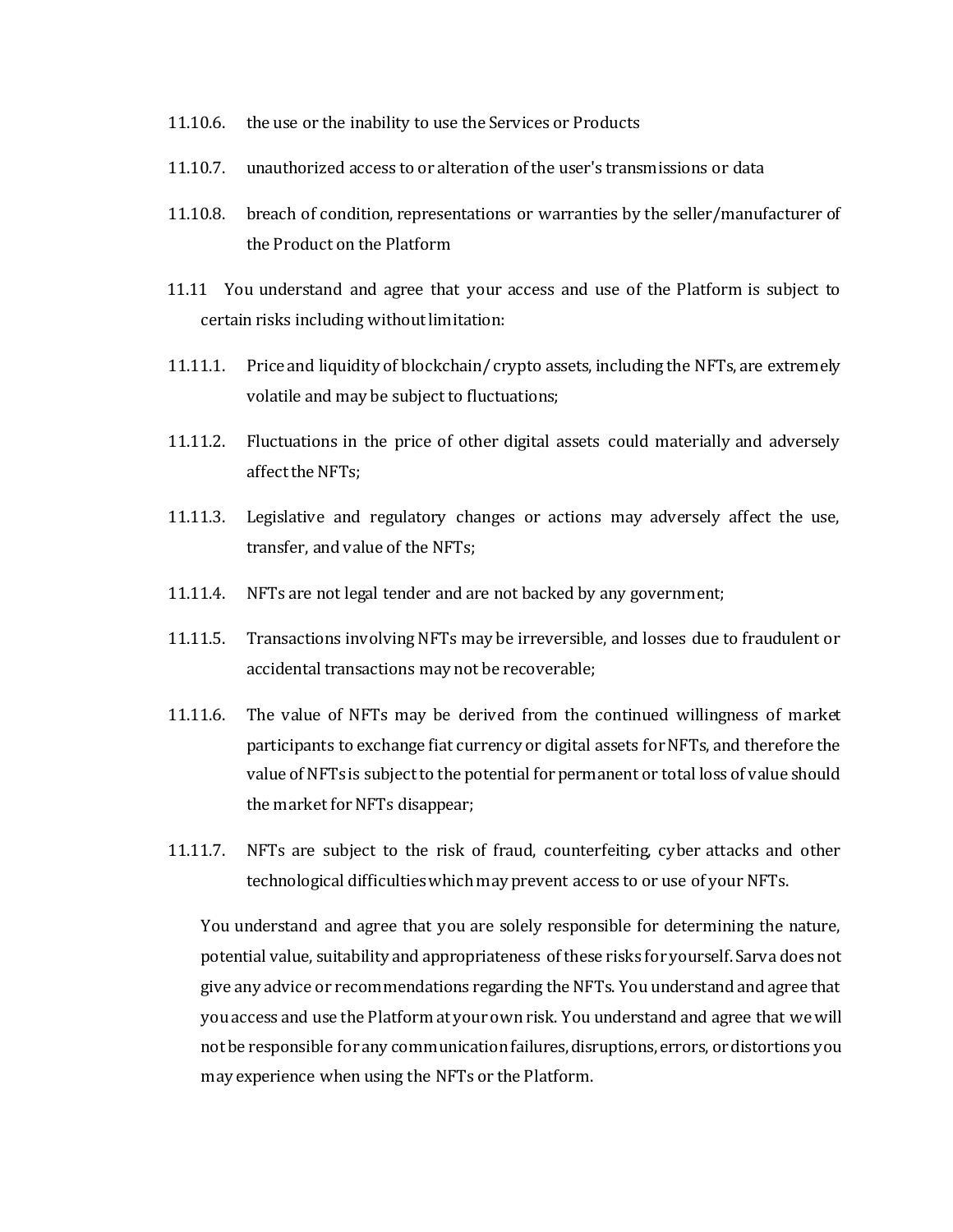#### **12. AVAILABILITY OF PLATFORM**

12.1We take all reasonable care to ensure the availability of our Platform 24 hours a day, 365 days per year. However, the Platform may become temporarily unavailable due to planned and unplanned maintenance, brought about by server or other technical issues, or for reasons beyond our control. WE DO NOT WARRANT uninterrupted access to this Platform or any linked website or application. However, we may, but shall not be obliged to, issue a notice when we know of scheduled maintenance of any component of our Platform.

#### **13. TERMINATION**

- 13.1It is hereby understood and agreed that we reserve the right to terminate any User Account if the same violates any terms or guidelines for use of Platform or Services at our sole discretion without any notice to the User
- 13.2Account can be deleted at the User's request or by Sarva, for misconduct and other reasons. After deletion, the User cannot access their account.

#### **14. MISCELLANEOUS**

- 14.1Electronic Contracting: Your affirmative act of using, accessing and testing the Platform constitutes your electronic signature to this Agreement, which includes our Privacy Policy, Acceptable Use Policy and Additional Terms, and your consent to enter into agreements with us electronically.
- 14.2International Users: Our computer systems are currently based across the subcontinents of Europe and the USA, where data protection requirements and privacy regulations may be different than other parts of the world. If you create an online account on the Platform as a visitor from outside the above-mentioned territory, you will have agreed to the terms of this Privacy Policy and our Terms of Use, you will have consented to processing of all such information in the applicable territory, and you will have agreed that your personal information will be subject to the requirements of the privacy regulations of the applicable territory, which may not offer an equivalent level of protection as certain other countries.
- 14.3Entire Agreement: This Agreement and any supplemental terms, policies, rules and guidelines posted through the Services, including the Privacy Policy, Disclaimer, constitute the entire agreement between you and us and supersede all previous written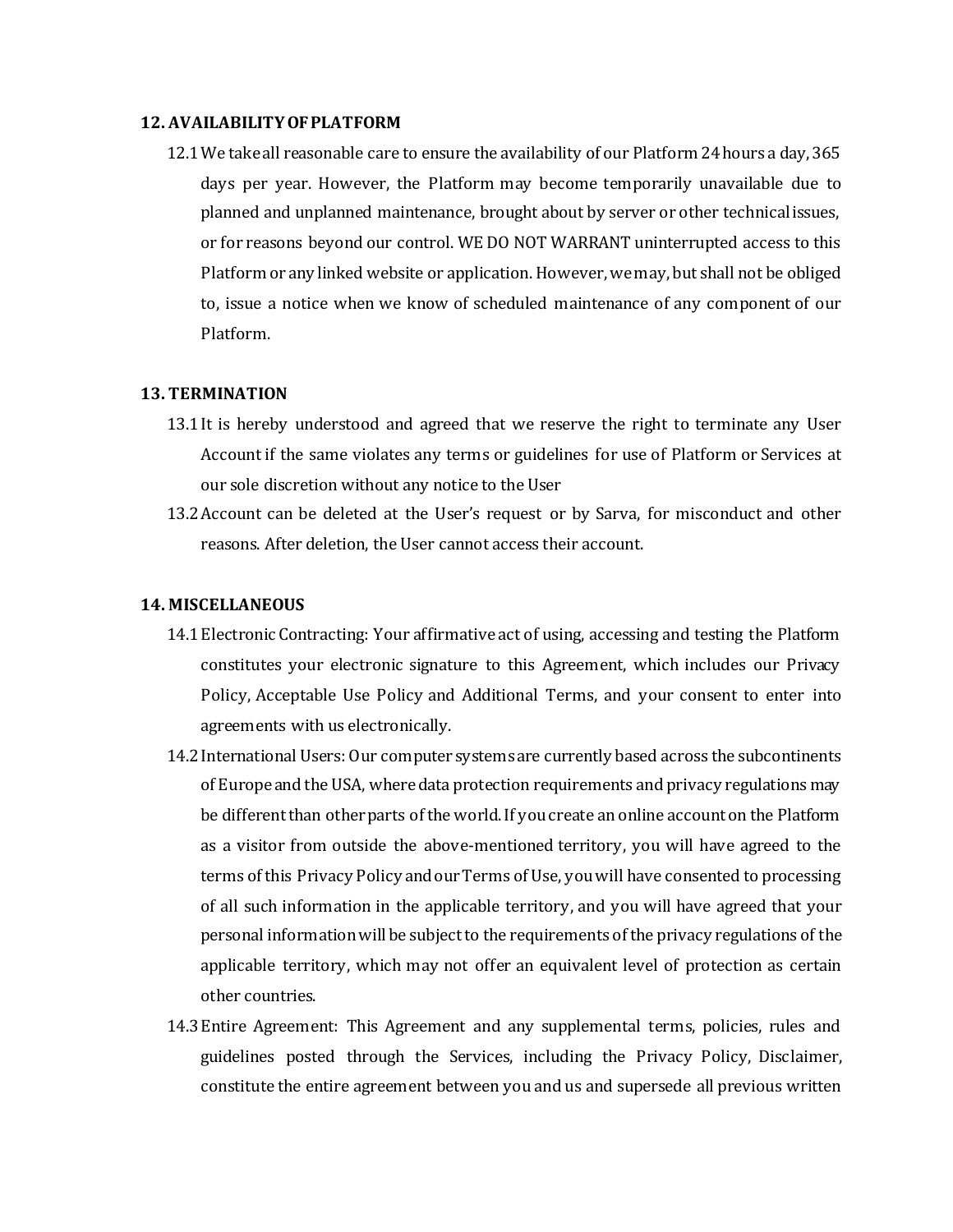or oral agreements. If any part of this Agreement is held invalid or unenforceable, that portion shall be construed in a manner consistent with applicable law to reflect, as nearly as possible, the original intentions of the parties, and the remaining portions shall remain in full force and effect. The failure of Sarva to exercise or enforce any right or provision of this Agreement shall not constitute a waiver of such right or provision. The failure of either party to exercise in any respect any right provided for herein shall not be deemed a waiver of any further rights hereunder.

- 14.4Assignment: We may assign this contract at any time, including without limitation to any parent, subsidiary, or any affiliated company, or as part of the sale to, merger with, or other transfer of our company to another entity. You may not assign, transfer or sublicense this Agreement to anyone else and any attempt to do so in violation of this section shall be null and void.
- 14.5Force Majeure: We shall not be liable to the User or be deemed to be in breach of this Agreement by reason of any delay in performing or any failure to perform any of our obligations if the delay or failure was due to any cause beyond our reasonable control. Without prejudice to the generality of the foregoing the following shall be regarded as causes beyond our reasonable control:
	- a. act of God, explosion, flood, tempest, fire or accident;
	- b. war or threat of war, sabotage, insurrection, civil disturbance or requisition;
	- c. acts of restrictions, regulations, bye-laws, prohibitions or measures of any kind on the part of any governmental parliamentary or local authority;
	- d. import or export regulations or embargoes;
	- e. interruption of traffic, strikes, lock-outs, other industrial actions or trade disputes (whether involving our employees or of a third party);
	- f. interruption of Service or operation, difficulties in obtaining raw materials labour fuel parts or machinery;
	- g. power failure or breakdown in machinery.

Upon the happening of any one of the events set out in Condition 14.5 as above, Sarva may at its discretion:

a. fully or partially suspend delivery/performance while such event or circumstance continues;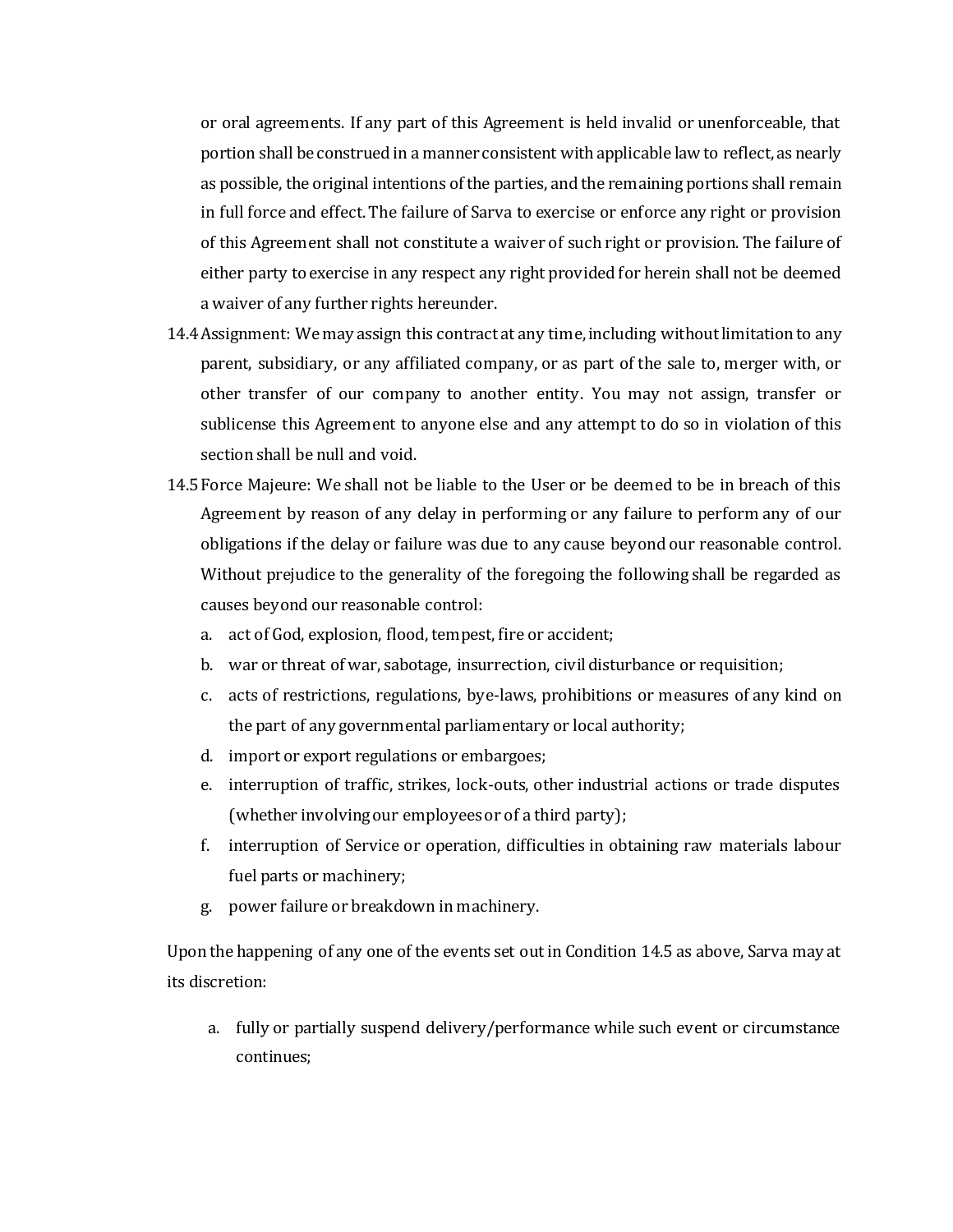- b. terminate any Contract so affected with immediate effect by notifying the User and Sarva shall not be liable for any loss or damage suffered by the User as a result thereof.
- 14.6Breaches Of These Terms And Conditions: Without prejudice to the user's other rights under these terms and conditions, if you breach any of these terms and conditions in anyway, we may take such action as deemed appropriate to deal with the breach, including seeking of legal remedy, suspending your use, access to the Platform, prohibiting you from accessing the Platform, blocking electronic devices using your IP address from accessing, using and testing the Platform and/or contacting your internet service provider to request that they block your access to the Platform.
- 14.7Survival and Severability. Those sections of this Agreement which, by their nature, are intended to survive termination (including disclaimers of warranties, indemnification, and provisions regarding intellectual property rights) shall so survive any termination or expiration of this Agreement. If any provision in this Agreement shall be found or be held to be invalid or unenforceable, then the meaning of said provision shall be considered, to the extent feasible, to render the provision enforceable, and if no feasible interpretation would save such provision, it shall be severed from the remainder of this Agreement which shall remain in full force and effect.
- 14.8.UPDATES AND MODIFICATIONS: We reserve the right, at our sole discretion, to modify or replace any part of this Agreement. It is your responsibility to check this Agreement periodically for changes. Your continued use of or access to the Platform and/or services following the posting of any changes to this Agreement constitutes acceptance of those changes. We may also, in the future, offer new services and/or features and such new features and/or services shall be subject to the terms and conditions of this Agreement.
- 14.9Arbitration: In the event of any dispute or difference between the Parties hereto, whether arising during the currency or after the completion of this Agreement, or after the determination thereof (whether for breach or for any other reason) in regard to any matter or thing of whatsoever nature arising out of this Agreement or in connection therewith, then either Party shall give to the other notice, in writing, of such dispute or difference and the same shall be settled by arbitration in Delaware, USA in accordance with the Uniform Arbitration Actor any statutory modification or substitution thereof.
- 14.10 Governing Law: These terms shall be governed by and constructed in accordance with the laws of Delaware without reference to conflict of laws principles and disputes arising